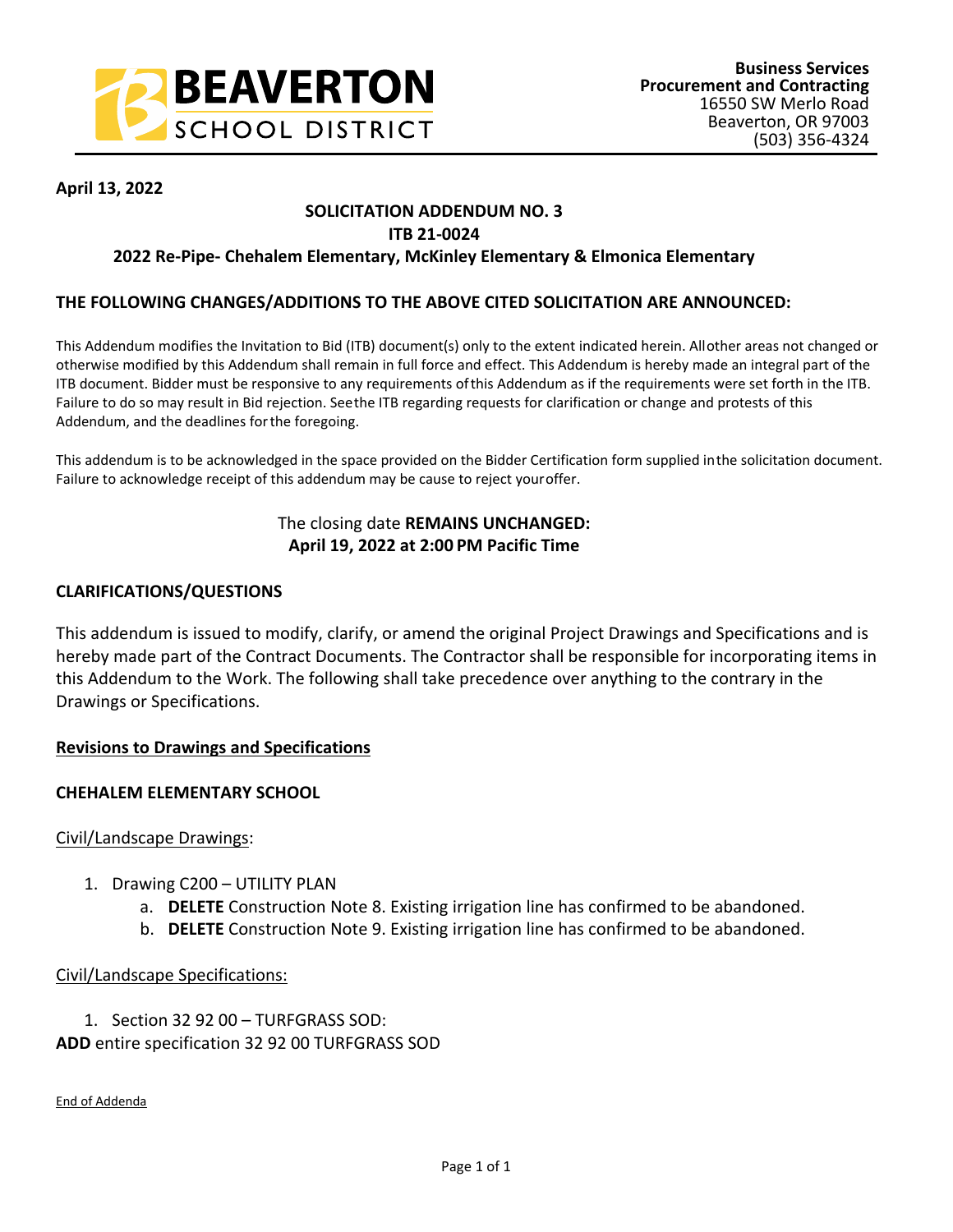# **CONSTRUCTION NOTES:**

- PROPOSED 2" DOMESTIC WATER <mark>C</mark><br>PLANS FOR CONNECTION DETAILS. **2 PROPOSED 2" DOMESTIC WATER CONNECTION LOCATION. SEE PLUM<br>
PLANS FOR CONNECTION DETAILS.<br>
2 PROPOSED 2" DOMESTIC WATER CONNECTION LOCATION. CONNECT**
- .<br>PROPOSED 2" DOMESTIC WATER CONNEC<br>UPSTREAM OF EXISTING SHUT-OFF VALVE.
- 2 PROPOSED 2" DOMESTIC WATER CONNECTION LOCATION. CONNECT<br>UPSTREAM OF EXISTING SHUT-OFF VALVE.<br>3 INSTALL 2" DOMESTIC WATER LINE. BACKFILL TRENCH PER DETAILS 1, 2 AND 3 INSTALL 2" DO<mark>N</mark><br>ON SHEET C300.
- 4 INSTALL 2" DOMESTIC WA<br>4 INSTALL 90 DEGREE BEND. SPORTSHEET C300.<br>4 INSTALL 90 DEGREE BEND.<br>5 INSTALL 22.5 DEGREE BEND.
- 
- 4 INSTALL 90 DEGREE BEND.<br>5 INSTALL 22.5 DEGREE BEND.<br>6 PROTECT EXISTING UTILITY. PROVIDE 1' MINIMUM SEPARATION. INSTALL
- .<br>PROTECT EXISTING UTILITY. PROVIDE 1' MININ<br>VERTICAL BENDS AND FITTINGS AS REQUIRED. FOR PROTECT EXISTING UTILITY. PROVIDE 1' MINIMUM SEPARATION. INSTALL<br>VERTICAL BENDS AND FITTINGS AS REQUIRED.<br>7 ABANDON EXISTING WATER LINE IN PLACE. CUT AND CAP EXISTING WATER
- THE AT DEMOLITION LIMITS.<br>LINE AT DEMOLITION LIMITS.



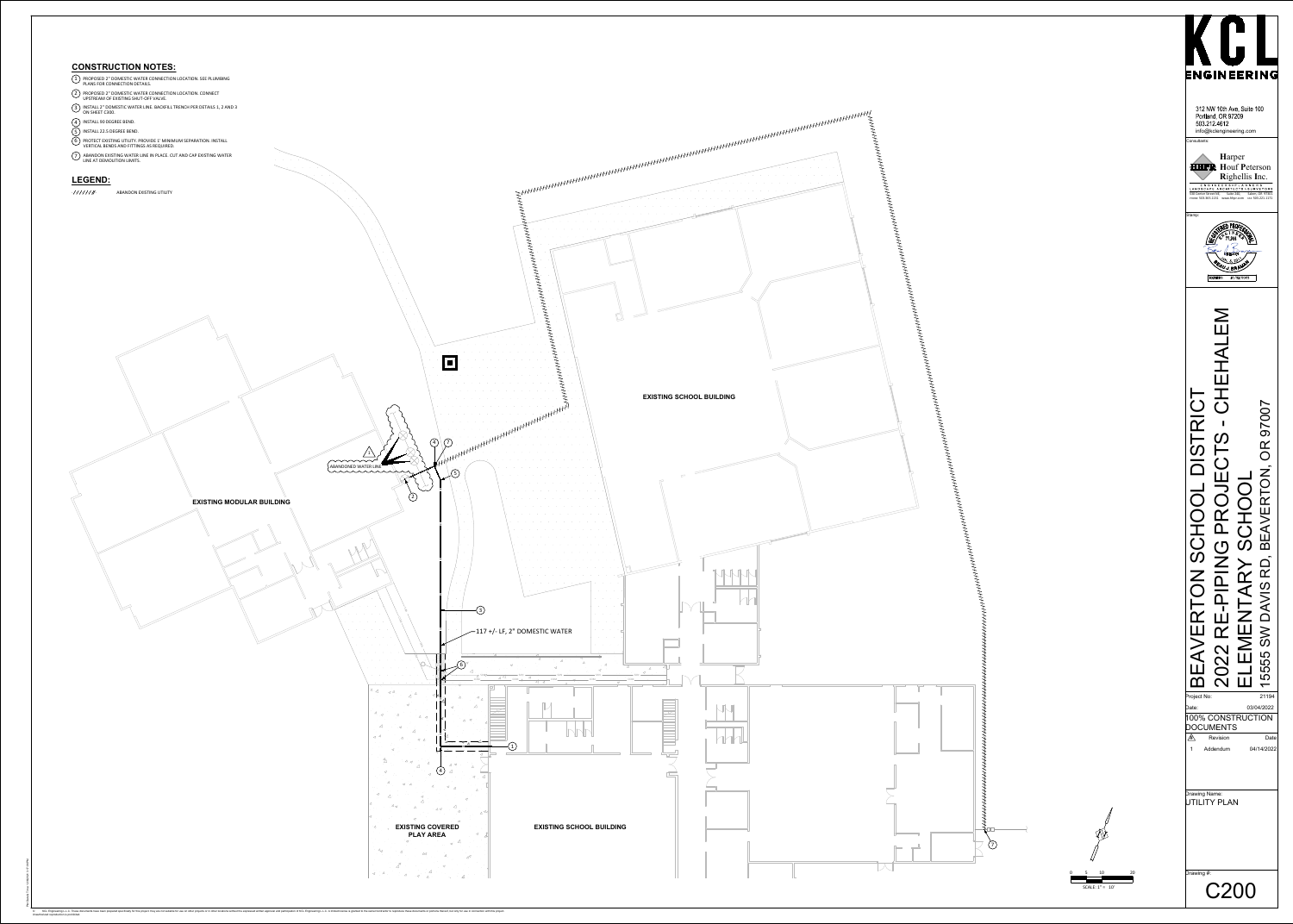#### **SECTION 32 92 00 - TURF GRASS SOD** Addendum #2, 04/14/2022

#### **PART 1 GENERAL**

#### **1.1 RELATED DOCUMENTS**

A. Drawings and general provisions of the Contract, including General and Supplementary Conditions and Division 1 Specification Sections, apply to this Section.

#### **1.2 SUMMARY**

- A. Work consists of providing all labor, material and equipment for installing and establishing seeded Field Grass, Lawn and other special seed mixes as indicated below.
	- 1. Plant and establish seed mixture(s) in areas shown on drawings.
- B. Related Section include the following:
	- 1. Section 015639; Temporary Plant Protection
	- 2. Section 328000; Irrigation
	- 3. Section 329113; Soil Preparation
	- 4. Section 329300; Plants
	- 5. Section 329445; Landscape Maintenance

#### **1.3 DEFINITIONS**

- A. Finish Grade: Elevation of finished surface of planting soil.
- B. Manufactured Soil: Soil produced off-site by homogeneously blending mineral soils or sand with stabilized organic soil amendments to produce topsoil or planting soil.
- C. Planting Soil: Native or imported topsoil, manufactured topsoil, or surface soil modified to become topsoil; mixed with soil amendments.
- D. Subgrade: Surface or elevation of subsoil remaining after completing excavation, or top surface of a fill or backfill immediately beneath planting soil.

#### **1.4 SUBMITTALS**

- A. Product Data: For each type of product indicated.
- B. Certification of each seed mixture for turfgrass sod, identifying source, including name and telephone number of supplier
- C. Product Certificates: For soil amendments and soil conditioners, signed by product manufacturer.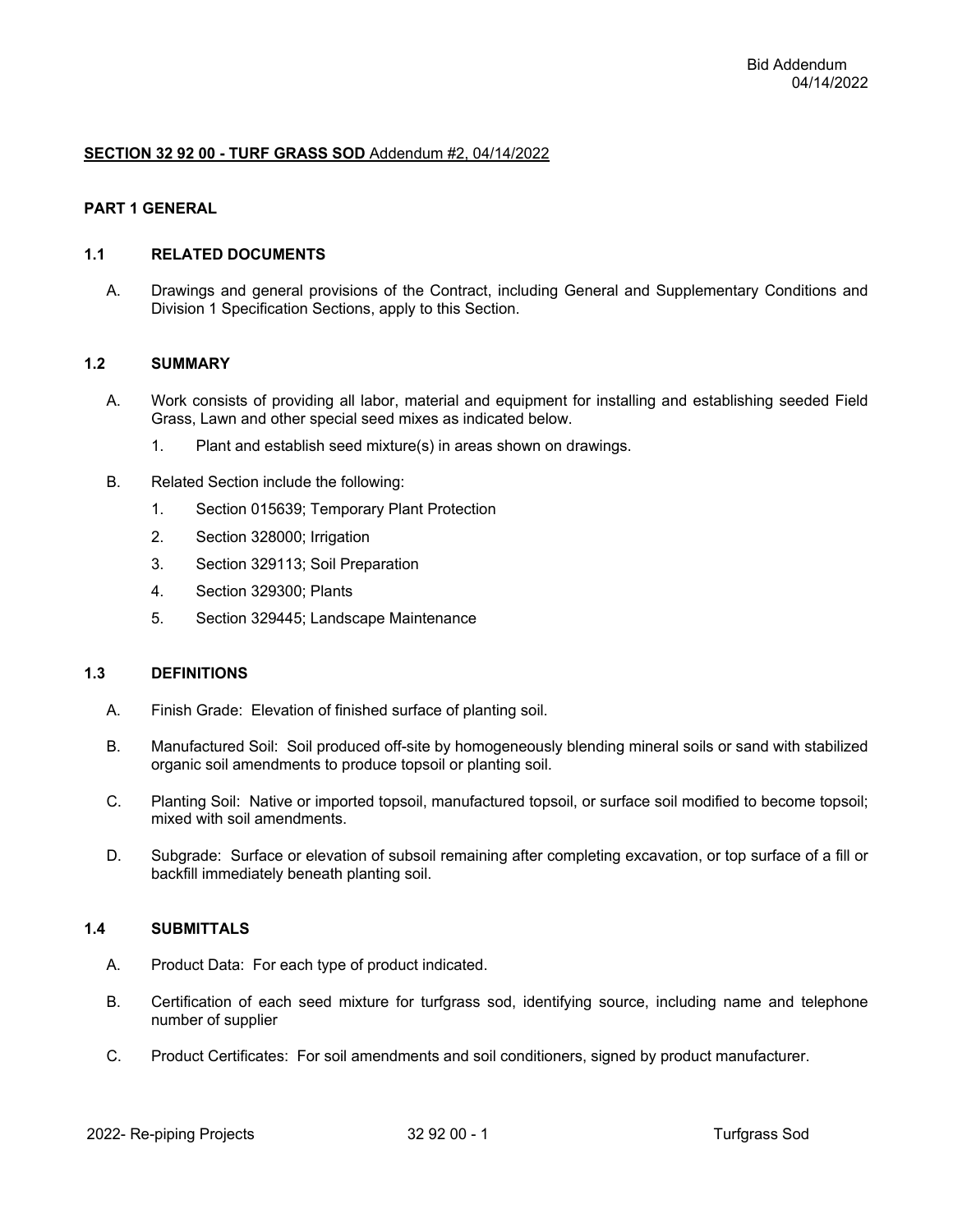D. Maintenance Data: Recommended procedures to be established by supplier for maintenance of turf during a calendar year. Submit before expiration of required maintenance periods.

# **1.5 QUALITY ASSURANCE**

- A. Work performed as described in this section shall be done under the supervision of a contractor having experience in landscape construction and whose work has resulted in successful turf establishment.
- B. Work and material supplied shall comply with applicable requirements of the United States Department of Agriculture (USDA).
- C. Experience: Five years' experience in turf installation.
- D. Delivery, Storage, and Handling
	- 1. Turfgrass sod must be harvested and transported when its moisture content is at 20 to 30 percent, measured at depth of harvest.
	- 2. Turfgrass sod shall be harvested, delivered and installed/transplanted within a period of 24 hours, unless a suitable preservation method is approved prior to delivery, including, but not limited to refrigeration at 40 degrees Fahrenheit. Turfgrass sod not transplanted within this period, or preserved by approved methods, shall be inspected and approved by Owner's representative prior to its installation.

### **1.6 PROJECT CONDITIONS**

A. Weather Limitations: Proceed with planting only when existing and forecasted weather conditions permit planting to be performed when beneficial and optimum results may be obtained. Apply products during favorable weather conditions according to manufacturer's written instructions.

#### **1.7 SUBSTANTIAL COMPLETION**

- A. Substantial completion is achieved after the Contractor has installed turfgrass sod and associated materials, and provides Owner's Representative with a written request to inspect said work. Sodded areas will be considered substantially complete when in compliance with the following conditions as directed by the Owner's representative and documented by written acknowledgement of Owner's Representative.
	- 1. Plant Conditions: Healthy, free of pests and disease, and in vigorous condition.
	- 2. Turf: Healthy, free of pests and disease, and with 90 percent cover and no bare areas greater than six square inches
	- 3. Roots: Sod roots thoroughly knitted to the soil.

#### **1.8 WARRANTY**

A. The warranty of plant materials furnished and planted under this contract shall be for one full year from the date of Substantial Completion and written acceptance as specified herein.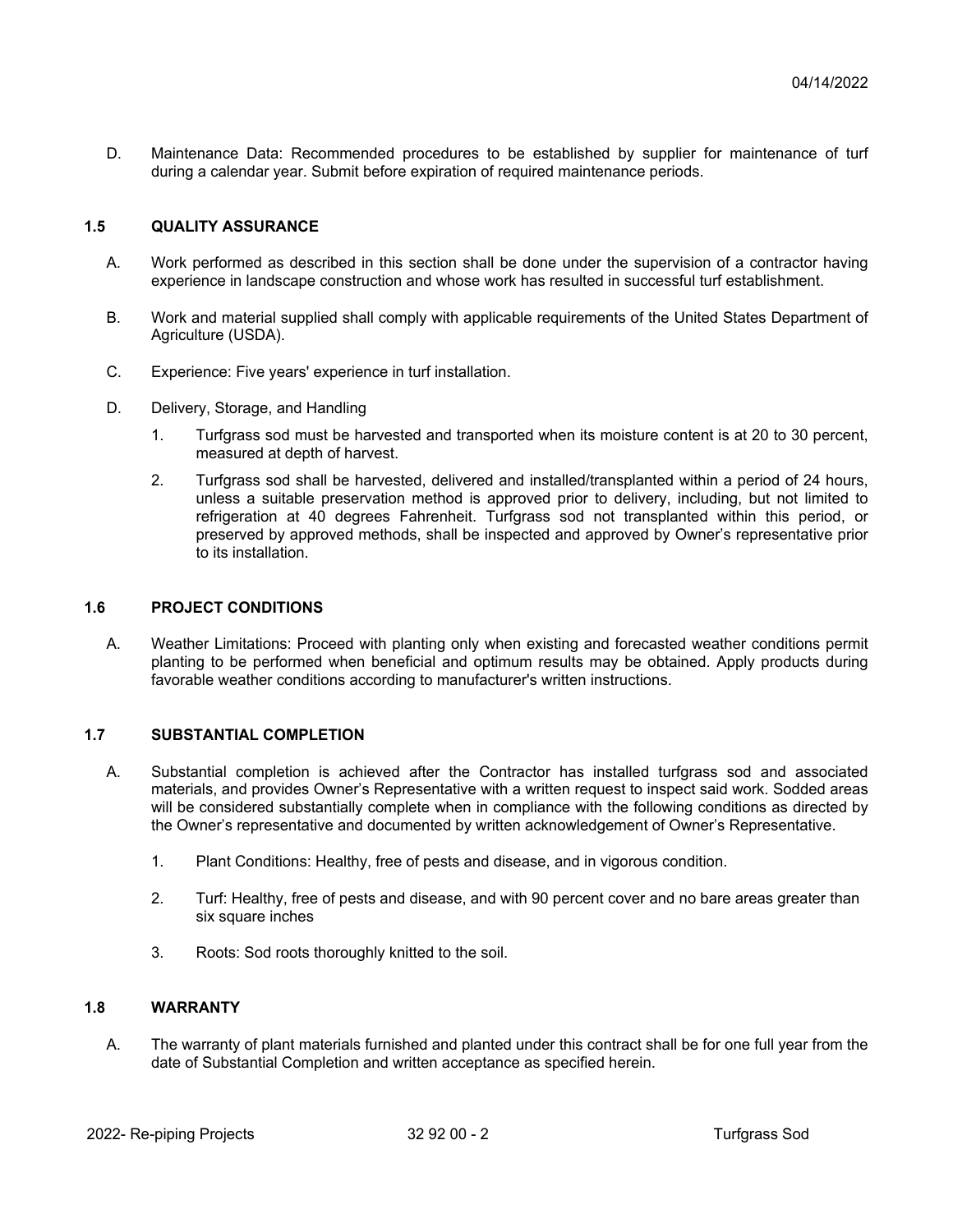B. At the end of the warranty period, all sodded areas not meeting requirements of these specifications shall be resodded with the same species and size as originally specified. Such replacement shall be made in the same manner as specified for the original plantings, and at no extra cost to the Owner. The warranty on resodded areas shall be extended for one full seasons cycle after resodding has been completed.

# **PART 2 PRODUCTS**

#### **2.1 TURFGRASS MIXTURES**

- A. Turfgrass Sod Mixture:
	- 1. Sod: Certified Number 1 Quality/Premium, including limitations on thatch, weeds, diseases, nematodes, and insects complying with TPI's "Specifications for Turfgrass Sod Materials" in its "Guideline Specifications to Turfgrass Sodding." Furnish viable sod of uniform density, color, and texture, strongly rooted, and capable of vigorous growth and development when planted.
	- 2. Sod shall be a blend of 100% turf-type perennial rye, showing a consistent fine leaf-texture with a rich green year-round coloration, exerting no signs of infestations, diseases or weeds. Seed for sod shall provide not less than [95] <Insert number> percent germination, not less than [85] <Insert number> percent pure seed, and not more than [0.5] <lnsert number> percent weed seed or, previously approved equal.
	- 3. The Contractor shall furnish suppliers certificate guaranteeing that the sod conforms to the above requirements and USDA certification.
	- 4. All sod should be from the same field and of the same type throughout project. Sod shall be the same cut sizes throughout project. All sod should have a minimum of 3/4" soil base.
- B. Before harvesting, the turfgrass shall be mowed uniformly heights as follows: 1. 0.625 to 2 inches (16 to 51 mm) on cool season grasses (i.e., bluegrass, rye and fescue)

#### **2.2 WATER**

A. Water shall be free from oil, acid, alkali, salt and other substances harmful to growth of grass, and shall be from a source approved prior to use.

# **2.3 FERTILIZERS**

- A. Fertilizer: Granular, pelleted,or liquid/flowable fertilizer:
	- 1. Composition: 20 percent nitrogen, 20 percent phosphorous,10 percent potassium, and 3 percent iron, by weight. Sphagnum Peat Mulch: Partially decomposed sphagnum peat moss, finely divided or of granular texture, and with a pH range of 3.4 to 4.8.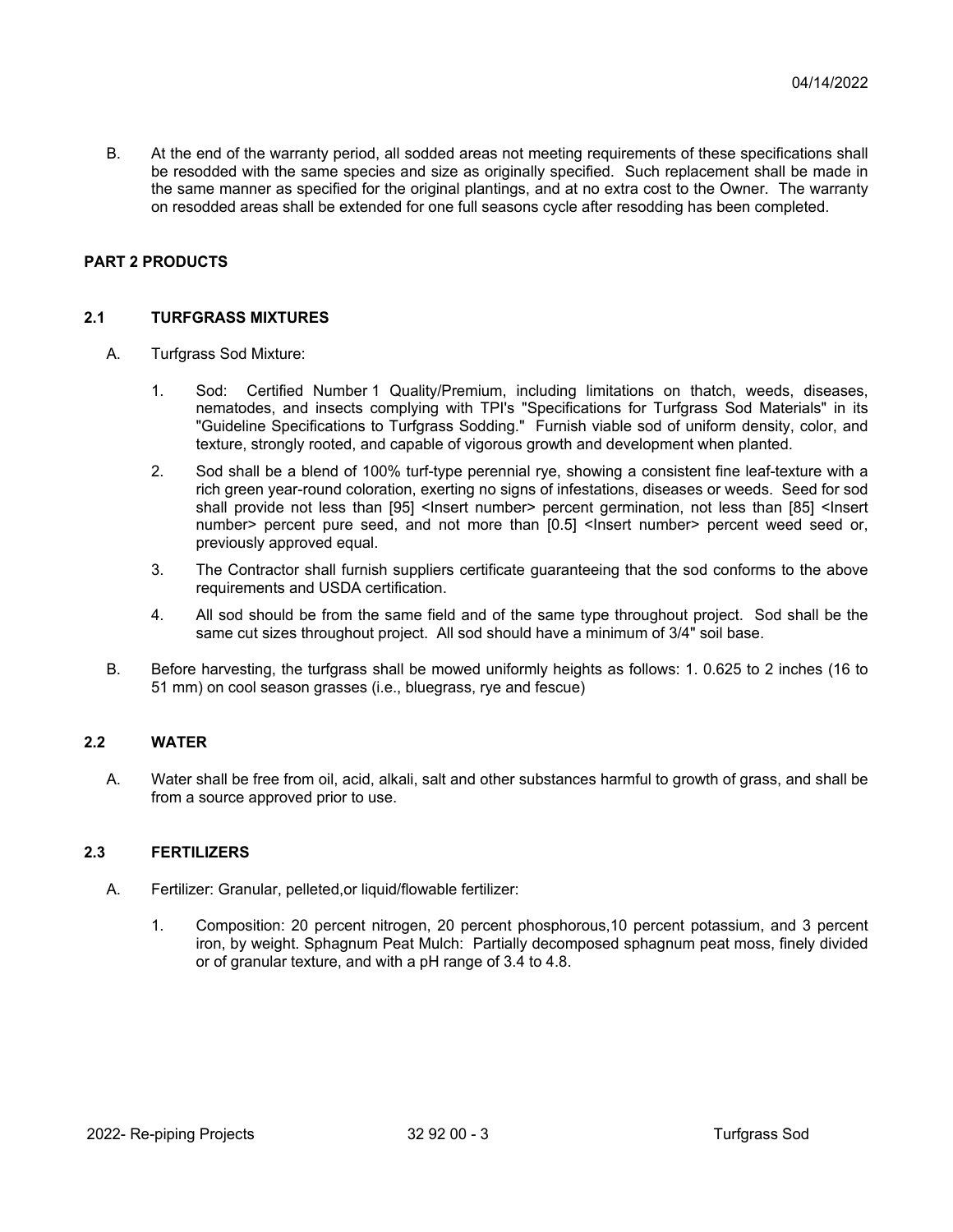# **PART 3 EXECUTION**

#### **3.1 GENERAL PREPARATION**

- A. Verify that grading and soil preparation has been completed correctly.
	- 1. Notify Owner's Representative of any discrepancies; do not proceed with work until discrepancies have been resolved.
- B. Notify Owner's Representative at least 24 hours prior to sodding operations. Owner's Representative will inspect soil preparation and sod product.
- C. Examine areas to be planted for compliance with requirements and other conditions affecting installation and performance of the Work.
- D. Verify that no foreign or deleterious material or liquid such as paint, paint washout, concrete slurry, concrete layers or chunks, cement, plaster, oils, gasoline, diesel fuel, paint thinner, turpentine, tar, roofing compound, or acid has been deposited in soil within a planting area. 2.
- E. Suspend planting operations during periods of excessive soil moisture until the moisture content reaches acceptable levels to attain the required results. 3.
- F. Uniformly moisten excessively dry soil that is not workable or which is dusty
- G. If contamination by foreign or deleterious material or liquid is present in soil within a planting area, remove the soil and contamination as directed by Landscape Architect and replace with new planting soil.

#### **3.2 PREPARATION**

- A. Limit lawn subgrade preparation to areas to be planted. Prepare Lawn areas as directed in Division 2, Soil Preparation.
- B. Protect structures; utilities; sidewalks; pavements; and other facilities, trees, shrubs, and plantings from damage caused by planting operations
- C. Install erosion-control measures to prevent erosion or displacement of soils and discharge of soil-bearing water runoff or airborne dust to adjacent properties and walkways.
- D. Reduce elevation of planting soil to allow for soil thickness of sod.
- E. Moisten prepared area before planting if soil is dry. Water thoroughly and allow surface to dry before planting. Do not create muddy soil.
- F. Before planting, obtain Landscape Architect's acceptance of finish grading; restore planting areas if eroded or otherwise disturbed after finish grading.

# **3.3 SODDING**

A. Lay sod within 24 hours of harvesting. Do not lay sod if dormant or if ground is frozen or muddy.

2022- Re-piping Projects 22 92 00 - 4 Turfgrass Sod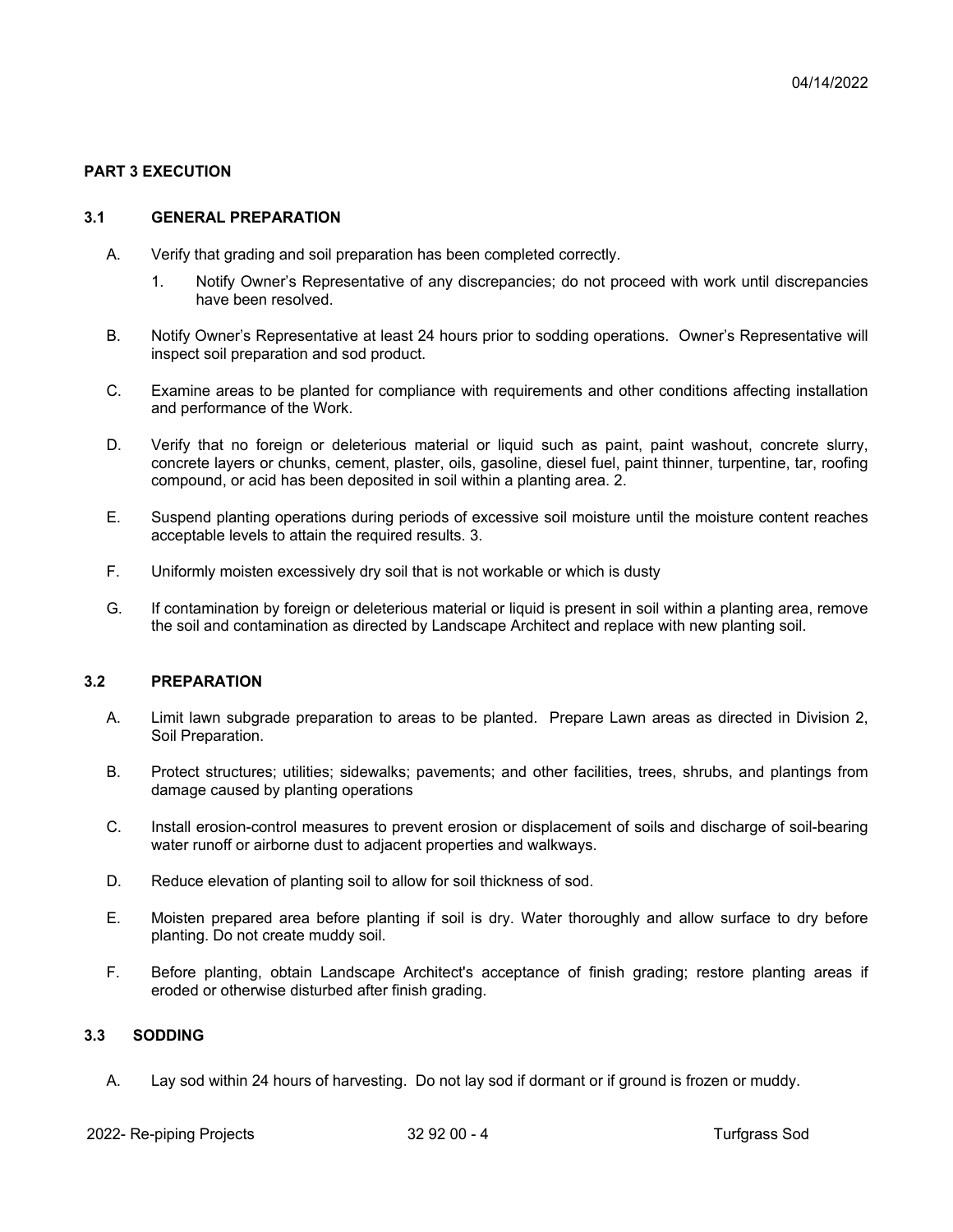- B. Lay sod to form a solid mass with tightly fitted joints. Butt ends and sides of sod; do not stretch or overlap. Stagger sod strips or pads to offset joints in adjacent courses. Avoid damage to subgrade or sod during installation. Tamp and roll lightly to ensure contact with subgrade, eliminate air pockets, and form a smooth surface. Work sifted soil or fine sand into minor cracks between pieces of sod; remove excess to avoid smothering sod and adjacent grass.
	- 1. Lay sod across angle of slopes exceeding 1:3.
	- 2. Anchor sod on slopes exceeding 1:6 with wood pegs spaced as recommended by sod manufacturer but not less than 2 anchors per sod strip to prevent slippage.
- C. Saturate sod with fine water spray within two hours of planting. During first week, water daily or more frequently as necessary to maintain moist soil to a minimum depth of 1-1/2 inches below sod.

# **3.4 TURF MAINTENANCE**

- A. General: Maintain and establish turf by watering, fertilizing, weeding, mowing, trimming, replanting, and performing other operations as required to establish healthy, viable turf. Roll, regrade, and replant bare or eroded areas and remulch to produce a uniformly smooth turf. Provide materials and installation the same as those used in the original installation.
- B. Fill in as necessary soil subsidence that may occur because of settling or other processes. Replace materials and turf damaged or lost in areas of subsidence.
- C. Use integrated pest management practices as required to keep turf and soil free of pests and pathogens or disease.
- D. Watering:
	- 1. Schedule watering to prevent wilting, puddling, erosion, and displacement of seed or mulch. Lay out temporary watering system to avoid walking over muddy or newly planted areas.
	- 2. Water turf with fine spray at a recommended ET rate
- E. Mow turf as soon as top growth is tall enough to cut. Repeat mowing to maintain specified height without cutting more than one-third of grass height. Remove no more than one-third of grass-leaf growth in initial or subsequent mowings. Do not delay mowing until grass blades bend over and become matted. Do not mow when grass is wet. Schedule initial and subsequent mowings to maintain the following grass height: Mow perennial ryegrass and fescue to a height of 0.625 - 2.0 inches (16-50 mm)
- F. Turf Postfertilization: Apply slow-release fertilizer after initial mowing and when grass is dry. 1. Use fertilizer that provides actual nitrogen of at least 1 lb/1000 sq. ft. (0.45 kg/92.9 sq. m) to turf area

#### **3.5 SATISFACTORY TURF**

- A. Satisfactory Sodded Turf: At the time of substantial completion, a healthy, well-rooted, even-colored, viable turf has been established, free of weeds, open joints, bare areas, and surface irregularities.
- B. Reestablish turf that does not comply with requirements and continue maintenance until lawns are satisfactory.